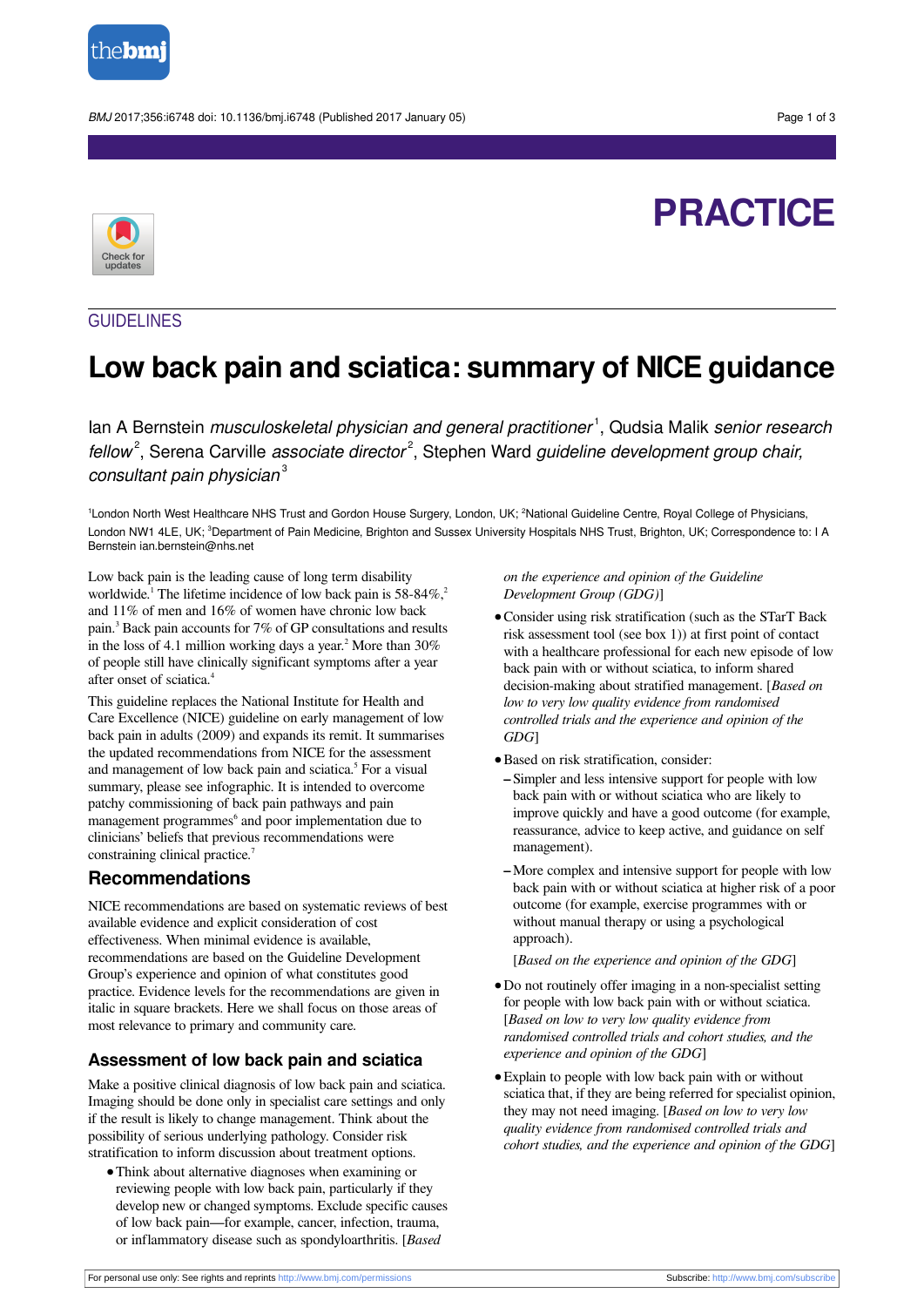#### **What you need to know**

- **•** Consider risk stratification (such as with the STarT Back tool) to target more intensive support at initial presentation for those less likely to recover quickly
- **•** Consider exercises such as stretching, strengthening, aerobic, yoga, or Tai Chi in a group setting for all patients with low back pain and sciatica as the main component of non-invasive treatment. Manual therapy and psychological approaches should be recommended only alongside an exercise programme, while acupuncture or electrotherapies should not be recommended
- **•** Consider a short course of non-steroidal anti-inflammatory drugs (NSAIDs), or a weak opioid where an NSAID is ineffective or poorly tolerated, and do not offer paracetamol alone for low back pain; and consider neuropathic drugs such as gabapentin and epidural steroids for sciatica

#### **Box 1: STarT Back Screening Tool (created by Keele University)**

For questions 1-8, score 1 for agreement, 0 for disagreement

- **1.**My back pain has spread down my leg(s) at some time in the last 2 weeks
- **2.**I have had pain in the shoulder or neck at some time in the last 2 weeks
- **3.**I have only walked short distances because of my back pain
- **4.**In the last 2 weeks, I have dressed more slowly than usual because of back pain
- **5.**It's not really safe for a person with a condition like mine to be physically active
- **6.**Worrying thoughts have been going through my mind a lot of the time
- **7.**I feel that my back pain is terrible and it's never going to get any better
- **8.**In general I have not enjoyed all the things I used to enjoy

**9.**Overall, how bothersome has your back pain been in the last 2 weeks? Not at all (0), Slightly, (0), Moderately (0), Very much (1), Extremely (1)

STarT Back scoring: Low risk = total score 0-3; high risk = score 4-5 of questions 5-9 only; the rest are medium risk.

# **Non-invasive treatments for low back pain and sciatica**

#### Physical programmes

People with a good prognosis can be offered simple and less intensive support, such as advice to keep active and support for self management. Exercise programmes form the basis of the treatments recommended by the GDG because they are effective and can be continued beyond the episode of low back pain to confer longer term benefits, unlike passive treatments such as manual therapy. More intensive treatments could include a cognitive behavioural approach, manual therapy, and educational components alongside exercise.

- **•**Provide people with advice and information, tailored to their needs and capabilities, to help them self manage their low back pain with or without sciatica at all steps of the treatment pathway. Include:
	- **–** Information on the nature of low back pain and sciatica
	- **–**Encouragement to continue with normal activities.
		- [*Based on the experience and opinion of the GDG*]
- **•**Consider a group exercise programme (biomechanical, aerobic, mind-body, or a combination of approaches) within the NHS for people with a specific episode or flare-up of low back pain with or without sciatica. Take people's specific needs, preferences, and capabilities into account when choosing the type of exercise. [*Based on moderate to very low quality evidence from randomised controlled trials and the experience and opinion of the GDG*]
- **•**Consider manual therapy (manipulation, mobilisation, or soft tissue techniques such as massage) or psychological therapies using a cognitive behavioural approach, or both, for managing low back pain with or without sciatica, but only as part of a treatment package including exercise. [*Based on high to very low quality evidence from randomised controlled trials and the experience and opinion of the GDG*]
- **•**Consider a combined physical and psychological programme incorporating a cognitive behavioural approach

(preferably in a group context that takes into account a person's specific needs and capabilities) for people with persistent low back pain or sciatica:

- **–**When they have substantial psychosocial obstacles to recovery (for example, avoiding normal activities based on inappropriate beliefs about their condition)
- **–**When previous treatments have not been effective.

[*Based on moderate to very low quality evidence from randomised controlled trials and the experience and opinion of the GDG*]

**•**Do not offer acupuncture for managing low back pain with or without sciatica. [*Based on high to very low quality evidence from randomised controlled trials*]

# **Medication**

Review analgesia, continue only recommended drugs that are helpful and minimise harm (such as gastrointestinal, cardiac, and renal toxicity with non-steroidal anti-inflammatory drugs (NSAIDs), and confusion or dependency with opioids).

- **•**Consider oral NSAIDs for managing low back pain, taking into account potential differences in gastrointestinal, liver, and cardio-renal toxicity and the person's risk factors, including age. [*Based on moderate to very low quality evidence from randomised controlled trials and the experience and opinion of the GDG*]
- **•**Consider weak opioids (with or without paracetamol) for managing acute low back pain only if an NSAID is contraindicated, not tolerated, or has been ineffective. [*Based on the experience and opinion of the GDG*]
- **•**Do not offer opioids for managing chronic low back pain. [*Based on moderate to very low quality evidence from randomised controlled trials*]
- **•**Do not offer paracetamol alone for managing low back pain. [*Based on low to very low quality evidence from randomised controlled trials*]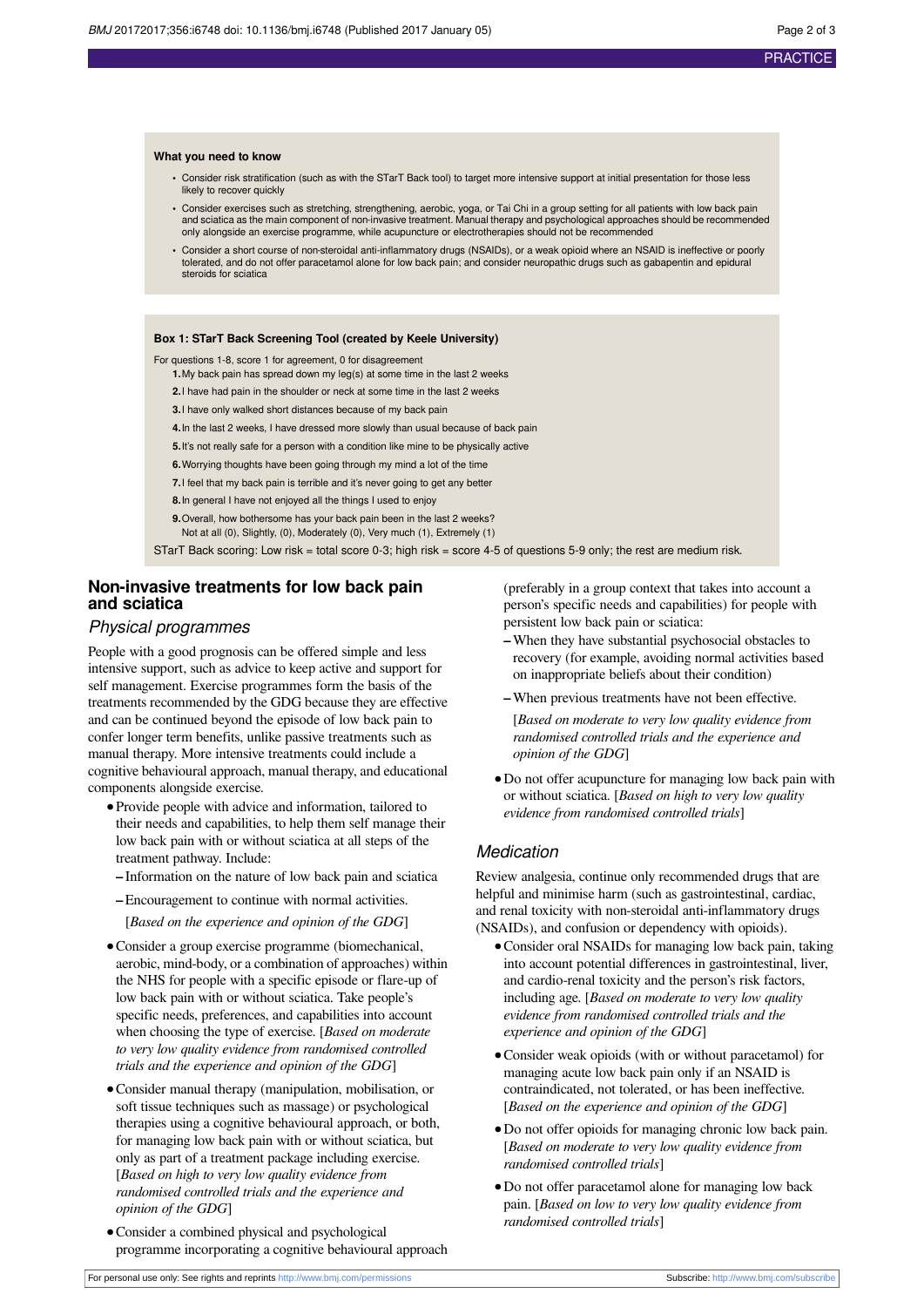# **Additional treatments for sciatica**

The sciatica pathway presents additional options to the non-invasive treatments above. The timing and sequencing of these options depends on the clinical circumstances.

- **•**Consider:
- **–** Pharmacological management of sciatica, as summarised in NICE's guideline on neuropathic pain in adults. 8
- **–**Epidural injections of local anaesthetic and steroid in people with acute and severe sciatica. [*Based on high to very low quality evidence from randomised controlled trials and the experience and opinion of the GDG*]
- **–** Spinal decompression for people with sciatica when non-surgical treatment has not improved pain or function and their radiological findings are consistent with sciatic symptoms. [*Based on low to very quality evidence from randomised controlled trials and cohort studies, and the experience and opinion of the GDG*]
- **•**Do not allow a person's body mass index, smoking status, or psychological distress to influence the decision to refer them for a surgical opinion for sciatica. [*Based on low to very low quality evidence from cohort studies and the experience and opinion of the GDG*]

# **Additional treatment for low back pain**

Radiofrequency denervation is effective for people with severe localised low back pain arising from structures innervated by the medial branch nerves, where other non-surgical treatments have not worked for them.

**•**Consider referral for assessment for radiofrequency denervation for people with chronic low back pain. [*Based on moderate to very low quality evidence from randomised controlled trials, a cost effectiveness analysis, and the experience and opinion of the GDG*]

### **Persistent low back pain**

About 20% of people are still symptomatic<sup>2</sup> and 3% remain off work<sup>9</sup> a year after an episode of low back pain. The guideline encourages clinicians to consider the risks and benefits of pursuing investigations and continuing treatments where these are of limited benefit. Instead, patients could return to primary care management, with pain clinic support where needed.

The members of the Guideline Committee were Babak Arvin, Ian Bernstein, Suzanne Blowey, Patrick Hill, Mark Mason, Wendy Menon, Gary MacFarlane, Neil O'Connell, Diana Robinson, Philip Sell, Simon Somerville, Helen Taylor, Steven Vogel, David Walsh, Stephen Ward (chair), and Chris Wells.

The National Guideline Centre technical team members were Kim Archer, Kate Ashmore, Ella Barber, Mikaela Bartlett, Emma Brockis, Sophie Carlisle, Serena Carville, Margherita Fanos, Caroline Farmer, Elisabetta Fenu, Lina Gulhane, Rhosyn Harris, Sophia Kemmis-Betty, Sana Khan, Bethany King, Kate Lovibond, Qudsia Malik, Paul Miller, Rachel O'Mahony, Ben Pordes and Silvia Rabar.

Contributors: IAB and QM contributed to the conception of the article. QM wrote the first draft. All authors contributed to the acquisition, analysis, and interpretation of data. All authors reviewed the draft, were involved in writing further drafts, reviewed and approved the final version for publication, and agreed to be accountable for all aspects of the article. SW is the guarantor.

Funding: The National Guideline Centre was commissioned and funded by the National Institute for Health and Care Excellence (NICE) to develop the clinical guideline and was commissioned by the BMJ to produce this summary.

Competing interests: We declare the following interests based on NICE's policy on conflicts of interests ([www.nice.org.uk/Media/Default/About/](http://www.nice.org.uk/Media/Default/About/Who-we-are/Policies-and-procedures/code-of-practice-for-declaring-and-managing-conflicts-of-interest.pdf) [Who-we-are/Policies-and-procedures/code-of-practice-for-declaring](http://www.nice.org.uk/Media/Default/About/Who-we-are/Policies-and-procedures/code-of-practice-for-declaring-and-managing-conflicts-of-interest.pdf)[and-managing-conflicts-of-interest.pdf\)](http://www.nice.org.uk/Media/Default/About/Who-we-are/Policies-and-procedures/code-of-practice-for-declaring-and-managing-conflicts-of-interest.pdf). The authors' full statements are available online [\(www.nice.org.uk/guidance/NG59/documents/](http://www.nice.org.uk/guidance/NG59/documents/committee-member-list) [committee-member-list](http://www.nice.org.uk/guidance/NG59/documents/committee-member-list)).

IAB is employed by London North West Healthcare NHS Trust, is a partner at Gordon House Surgery, and is employed by NHS Ealing CCG as clinical commissioning lead for MSk services, London; he received funding, travel, and subsistence allowances for committee work, lecturing, and organising educational workshops from NHS Ealing CCG, the Association for Medical Osteopathy, the Arthritis and Musculoskeletal Alliance, the NHS Alliance, the British Institute of Musculoskeletal Medicine, the British Society for Rheumatology, CloserStill Media Healthcare, Royal College of General Practitioners, Imperial College London, and NICE. QM is employed by the Royal College of Physicians, London. SC is employed by the Royal College of Physicians, London. SW is employed by Brighton and Sussex University Hospitals NHS Trust, Brighton. He was a director of Back@Work until January 2016; a company that provides a community pain management service for the residents of mid-Sussex. He received accommodation, travel, and subsistence allowances for committee work and lecturing from the American Society of Interventional Pain Physicians and NICE. He has lectured or provided expert opinion (non-remunerated) at meetings at the Faculty of Pain Medicine, St Thomas' Hospital, the Congress of the European Pain Federation, and the Spinal Intervention Society.

- 1 GBD 2015 Disease and Injury Incidence and Prevalence Collaborators. Global, regional, and national incidence, prevalence, and years lived with disability for 310 diseases and injuries, 1990-2015: a systematic analysis for the Global Burden of Disease Study 2015. Lancet 2016;356:1545-602. [doi:10.1016/S0140-6736\(16\)31678-6](http://dx.doi.org/10.1016/S0140-6736(16)31678-6) [pmid:27733282](http://www.ncbi.nlm.nih.gov/pubmed/?term=27733282).
- 2 Parson S, Ingram M, Clarke-Cornwell AM, Symmons DPM. A Heavy Burden The occurrence and impact of musculoskeletal conditions in the United Kingdom today. Arthritis Research UK Epidemiology Unit, 2011, [www.escholar.manchester.ac.uk/uk-ac-man-scw:](http://www.escholar.manchester.ac.uk/uk-ac-man-scw:123774) [123774.](http://www.escholar.manchester.ac.uk/uk-ac-man-scw:123774)
- 3 Bridges S. Chronic pain. In: Craig R, Mindell J, eds. Health Survey for England 2011 Health, social care and lifestyles. 356. Health and Social Care Information Centre, 2012: 1-33,<http://content.digital.nhs.uk/catalogue/PUB09300/HSE2011-Ch9-Chronic-Pain.pdf>.
- 4 Weber H, Holme I, Amlie E. The natural course of acute sciatica with nerve root symptoms in a double-blind placebo-controlled trial evaluating the effect of piroxicam. Spine (Phila Pa 1976) 1993;356:1433-8. [doi:10.1097/00007632-199309010-00006](http://dx.doi.org/10.1097/00007632-199309010-00006) [pmid:8235813](http://www.ncbi.nlm.nih.gov/pubmed/?term=8235813).
- 5 National Institute for Health and Care Excellence. Low back pain and sciatica in over 16s: assessment and management (NICE guideline NG59). 2016. [www.nice.org.uk/guidance/](http://www.nice.org.uk/guidance/ng59) [ng59](http://www.nice.org.uk/guidance/ng59).
- 6 Carvell J, Stirling A, Greenhough C, et al. Commissioning spinal services—Getting the service back on track. National Spinal Taskforce, 2013. Society of British Neurological
- Surgeons, 2013. [www.sbns.org.uk/index.php/download\\_file/view/438/87/.](http://www.sbns.org.uk/index.php/download_file/view/438/87/) 7 Slade SC, Kent P, Patel S, Bucknall T, Buchbinder R. Barriers to Primary Care Clinician Adherence to Clinical Guidelines for the Management of Low Back Pain: A Systematic Review and Metasynthesis of Qualitative Studies. Clin J Pain 2016;356:800-16. [doi:10.](http://dx.doi.org/10.1097/AJP.0000000000000324) [1097/AJP.0000000000000324](http://dx.doi.org/10.1097/AJP.0000000000000324) [pmid:26710217.](http://www.ncbi.nlm.nih.gov/pubmed/?term=26710217)
- 8 National Institute for Health and Care Excellence. Neuropathic pain in adults: pharmacological management in non-specialist settings (clinical guideline CG173). 2013. [www.nice.org.uk/guidance/CG173.](http://www.nice.org.uk/guidance/CG173)
- 9 Clinical Standards Advisory Group for Back Pain. Back pain report of a CSAG Committee on Back Pain. HMSO, 1994.
- 10 National Institute for Health and Care Excellence. Developing NICE guidelines: the manual. 2016. [www.nice.org.uk/process/pmg20/chapter/introduction-and-overview](http://www.nice.org.uk/process/pmg20/chapter/introduction-and-overview).
- 11 Guyatt GH, Oxman AD, Vist GE, et al. GRADE Working Group. GRADE: an emerging consensus on rating quality of evidence and strength of recommendations. BMJ 2008;356:924-6. [doi:10.1136/bmj.39489.470347.AD](http://dx.doi.org/10.1136/bmj.39489.470347.AD) [pmid:18436948](http://www.ncbi.nlm.nih.gov/pubmed/?term=18436948).
- 12 National Institute for Health and Care Excellence. Low back pain and sciatica in over 16s: assessment and management (NICE guideline NG59). Full guideline. 2016. [www.nice.](http://www.nice.org.uk/guidance/ng59/evidence) [org.uk/guidance/ng59/evidence.](http://www.nice.org.uk/guidance/ng59/evidence)
- 13 National Institute for Health and Care Excellence. Low back pain and sciatica in over 16s: assessment and management (NICE guideline NG59). Information for the public. 2016. [www.nice.org.uk/guidance/ng59/ifp/chapter/Low-back-pain-and-sciatica-the-care-you](http://www.nice.org.uk/guidance/ng59/ifp/chapter/Low-back-pain-and-sciatica-the-care-you-should-expect)[should-expect](http://www.nice.org.uk/guidance/ng59/ifp/chapter/Low-back-pain-and-sciatica-the-care-you-should-expect).

Published by the BMJ Publishing Group Limited. For permission to use (where not already granted under a licence) please go to [http://group.bmj.com/group/rights-licensing/](http://group.bmj.com/group/rights-licensing/permissions) [permissions](http://group.bmj.com/group/rights-licensing/permissions)